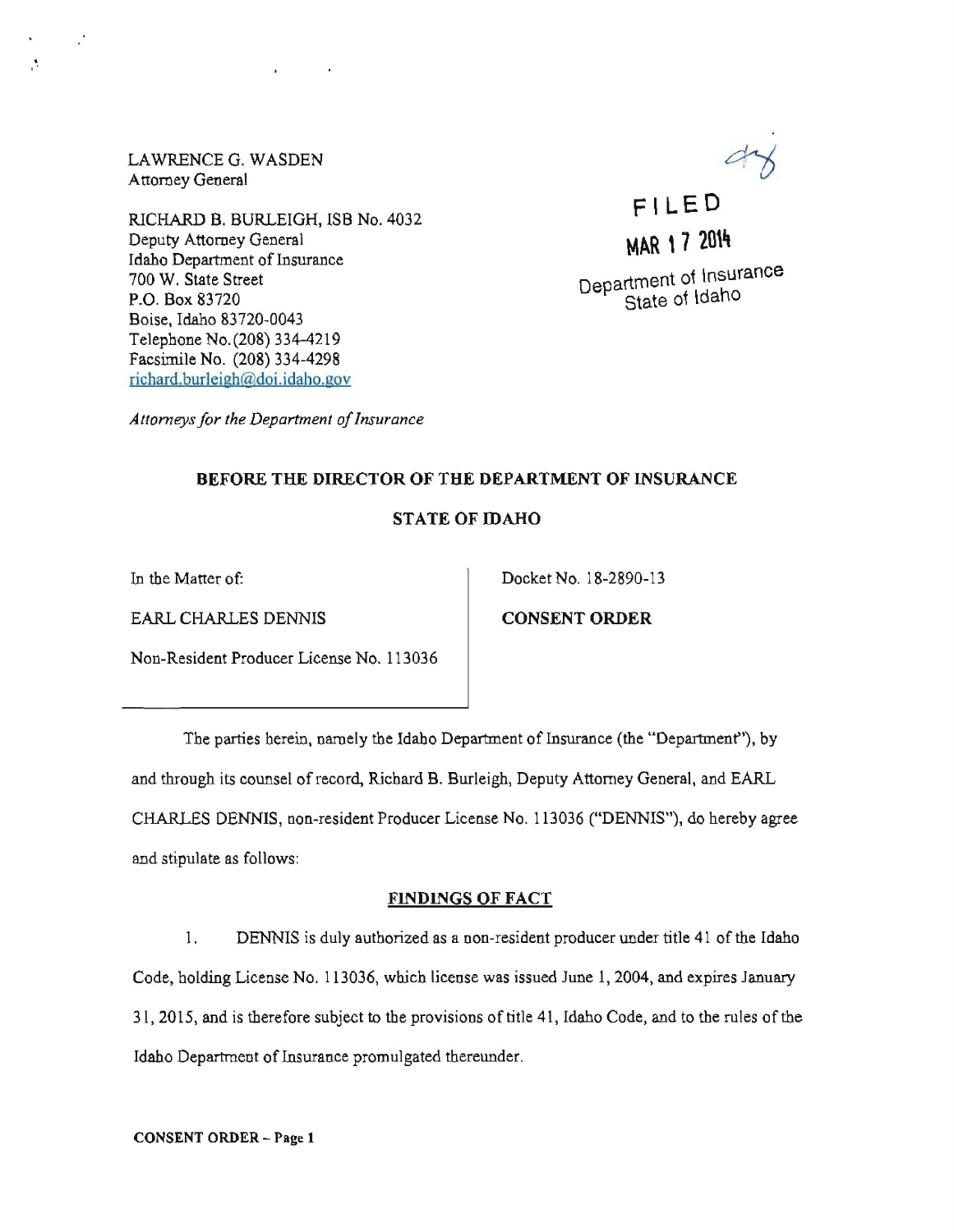2. On March 17,2011, the State of Washington Office of Insurance Commissioner ("OIC") entered the Order Suspending License, No. 11-0051, against DENNIS.

3. On May 19,2011, the OlC entered the Consent Order Imposing Fine, No. 11- 0051, against DENNlS. The March 17,2011 Order Suspending License and May 19,2011 Consent Order are collectively referred to as the "Orders".

4. DENNlS never reported the Orders to the Department as required by Idaho Code  $§$  41-1021(1).

5. On February 26,2013, DENNIS submitted an online renewal application ("Application") to the Department for the renewal of his non-resident license, wherein DENNIS provided an incorrect and incomplete response on the Application by failing to identify the OIC Orders in response to Background Question No.2 of the Application.

6. On September 25, 2014, the Department filed a Verified Complaint and Notice of Right of Hearing ("Complaint") asserting, among other things, DENNlS's violation of Idaho Code  $§$  41-1021 and Idaho Code  $§$  41-1016(1)(a).

7. Dennis acknowledges that the foregoing paragraphs are true and correct.

8. The parties agree that this matter may be brought to a close by this negotiated and stipulated Consent Order.

#### CONCLUSIONS OF LAW

9. DENNIS violated Idaho Code § 41-1021(1) by failing to report the OIC Orders to the Department.

10. DENNIS violated Idaho Code § 41-1016(1)(a) by providing an incorrect and incomplete response on the Application.

#### CONSENT ORDER - Page 2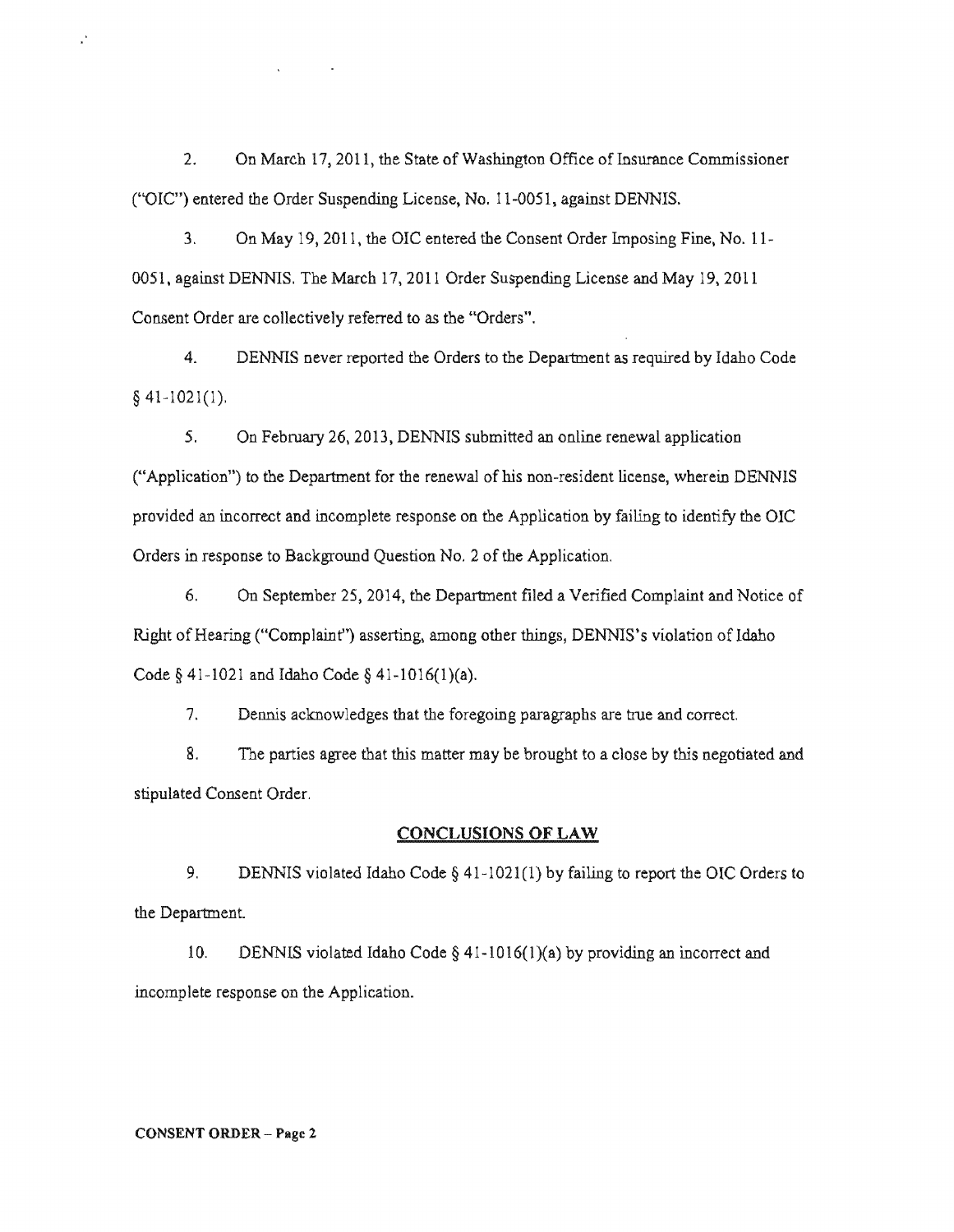#### **CONSENT TO ORDER**

11. DENNIS consents to the entry of this Order and waives any right to notice and hearing at which he may be represented by counsel, present evidence and examine witnesses.

12. DENNIS and the Department agree that DENNIS will pay an administrative penalty in the amount of One Thousand Dollars  $(S<sub>1</sub>,000.00)$  to the Department within ninety (90) days from entry of this Consent Order.

13. DENNIS and the Department agree that DENNIS's non-resident producer license no. 113036 shall be suspended for a period of ninety (90) days from the entry of this Consent Order.

14. DENNIS hereby waives the right to seek reconsideration and judicial the Order entered

15. DENNIS agrees that the terms of this Consent Order are appropriate and under the circumstances referenced herein and that he has entered into this Consent Order knowingly, voluntarily and with full knowledge of any rights he may be waiving thereby. AGREED THIS **S** day of February, 2014.

By: EARL CHARLES DE

**CHARLES DENNIS**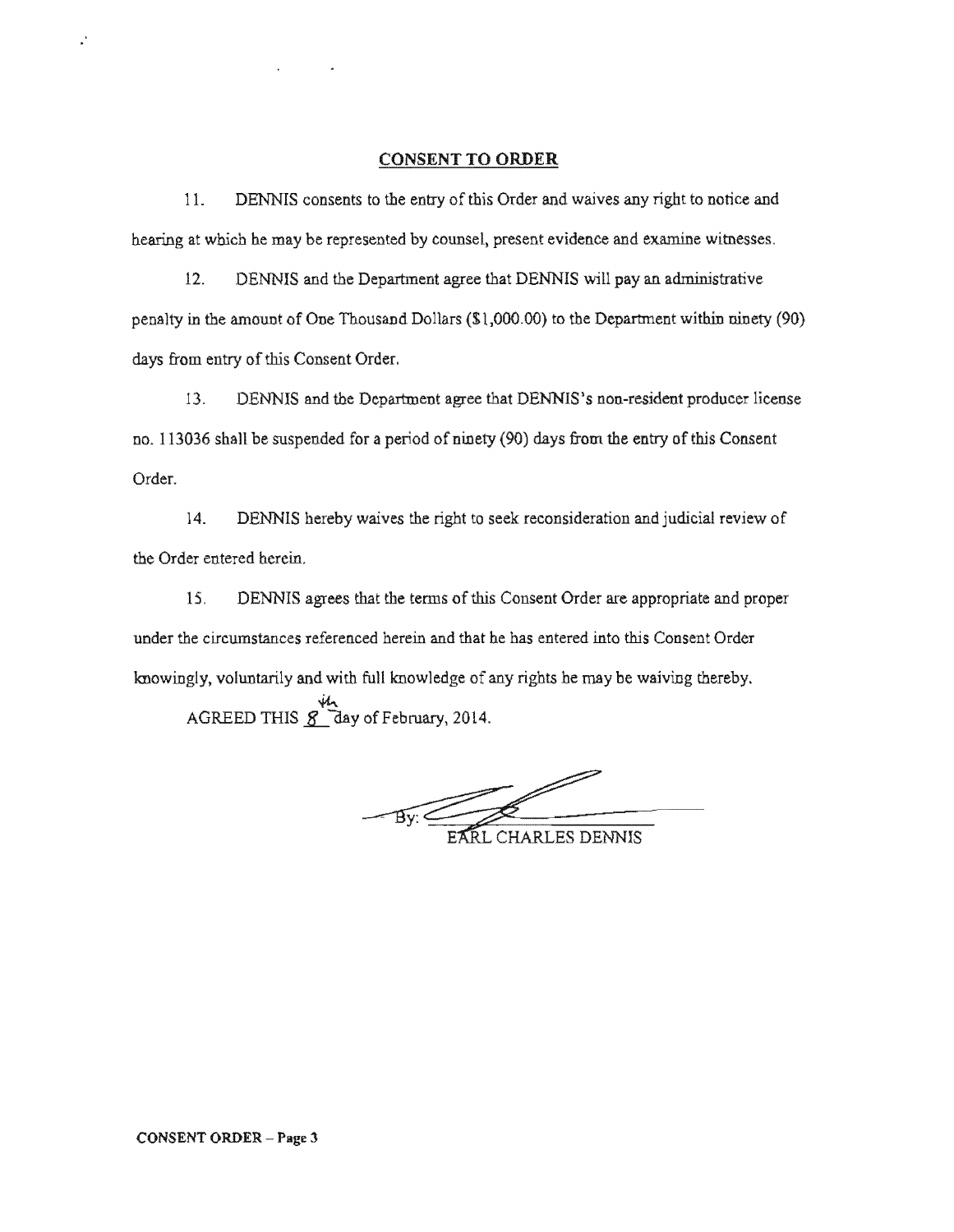# FINAL ORDER

Pursuant to the foregoing Findings of Fact, Conclusions of Law and Consent to Order,

## IT IS HEREBY ORDERED,

1. EARL CHARLES DENNIS shall pay an administrative penalty in the amount of

One Thousand Dollars (\$1,000.00) to the Department within ninety (90) days from entry of this

Consent Order.

2. EARL CHARLES DENNIS's non-resident producer license no. 113036 shall be

suspended for a period of ninety (90) days from the entry of this Consent Order.

DATED this  $17^{th}$  day of *March*, 2014.

STATE OF IDAHO DEPARTMENT OF INSURANCE

WILLIAM W. DEAL Dep. Director

Director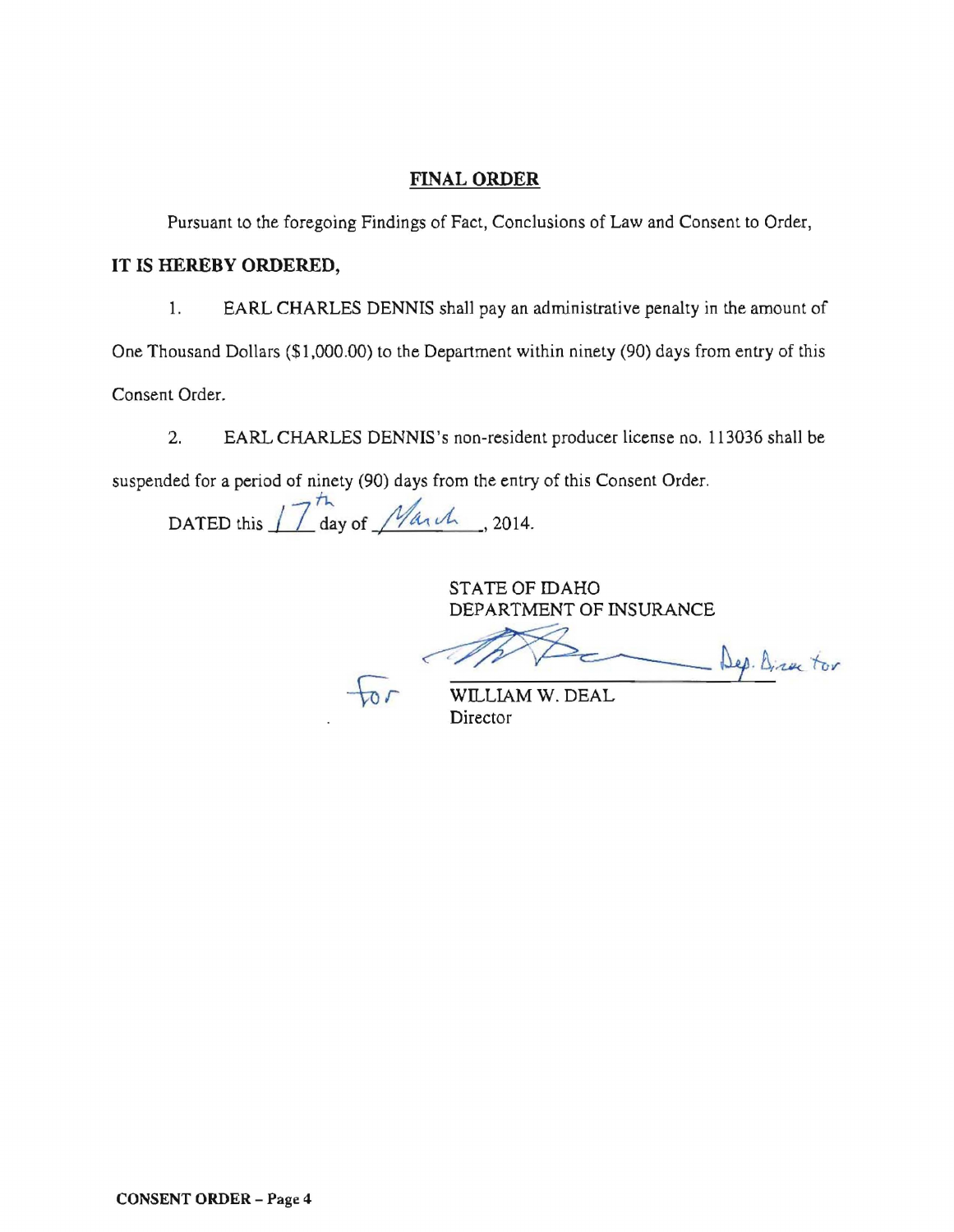## NOTICE REGARDING REPORTABLE PROCEEDINGS

The foregoing is considered a reportable administrative proceeding. As such, it is a public record and is public information that may be disclosed to other states and reported to companies for which you are actively appointed. This information will be reported to the National database You should be aware that this proceeding must be disclosed on any insurance license application and must be reported by you to any and all states in which you hold an Association of Insurance Commissioners (NAIC) and will appear in the online searchable